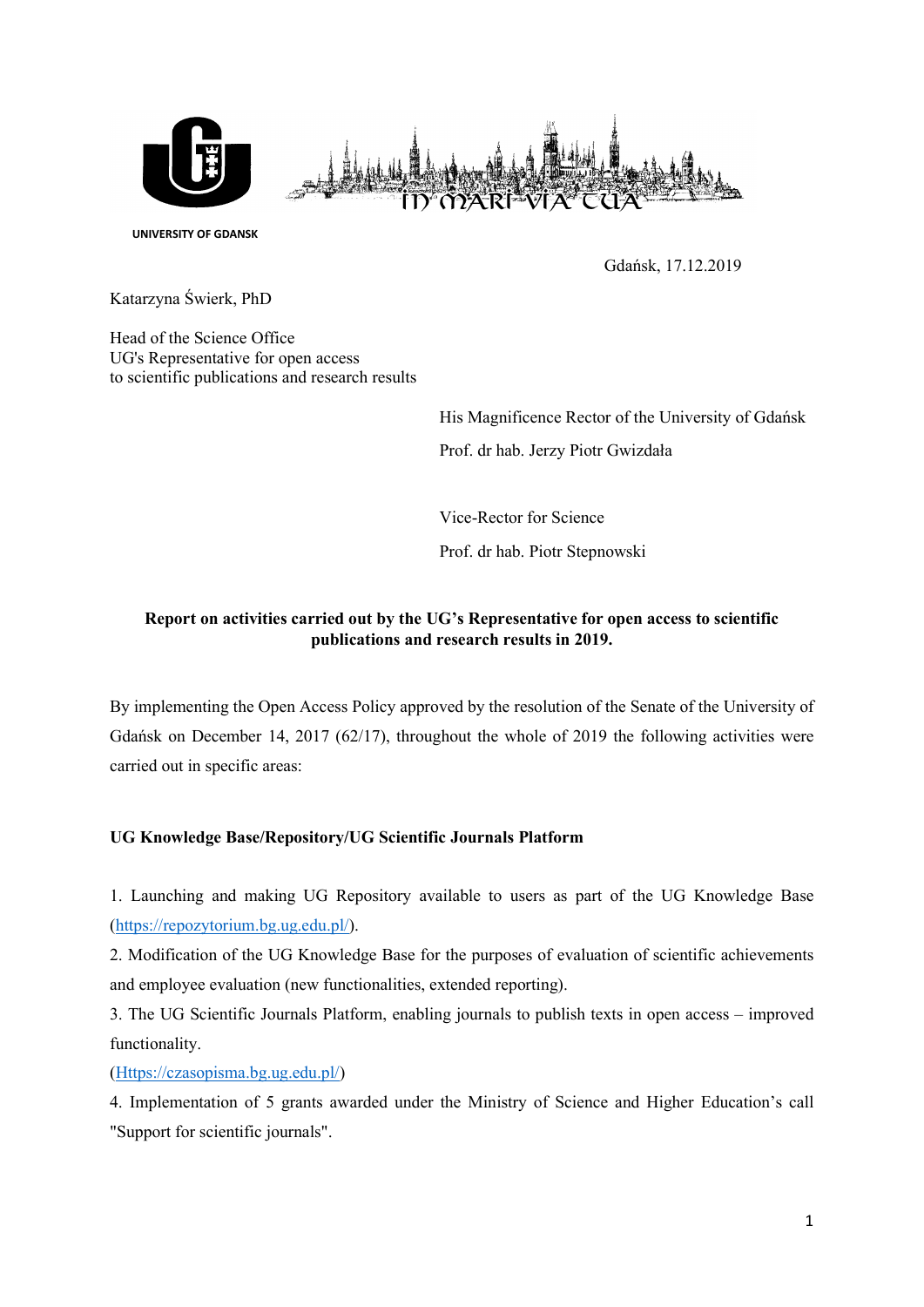5. Joining the Springer Open Choice support program – Compact Program license allows free publication of open articles licensed by CC BY in hybrid magazines of the Springer Publishing Company. Publication costs are financed by the Ministry of Science and Higher Education under the Springer national license.

#### Legal acts:

1. Draft of the Ordinance of the Rector of the University of Gdańsk regarding the OA Support Fund at the University of Gdańsk – November 2019 – under evaluation.

#### Technical tasks

1. Coordinating the purchase and allocation of DOI numbers for journals of the University of Gdańsk.

2. Implementation of the agreement with Crossref Similarity Check Service on the operation of the antiplagiarism system (in accordance with the requirements of the Ministry of Science and Higher Education).

3. Data update in the tab on the UG Main Library website with information on open access: http://www.bg.ug.edu.pl/nauka/ruch-open-access.

4. Digitization of selected (from the oldest) monographic publications included in the collections of UG Library and UG Publishing House.

5. Creating a separate space on the website regarding Open Research Data; substantive development of the attached materials https://www.bg.ug.edu.pl/nauka/data-management-plan.

#### Trainings, workshops, conferences

1. Organization of training for all researchers, PhD students and administrative employees – Data analysis/SciVal tool – 07.01.2019.

2. Organization of training for all researchers, PhD students and administrative employees – Data analysis/Web of Science database – 26.02.2019.

3. Participation in the international panel as part of the Starbios project – Promoting Open Access at the level of research institution – 05.03.2019.

4. Participation in the working meeting in the Bridge of Data project – open research data – 12.03.2019.

5. Organization of workshops on Research Data Management – speakers from the Open Science Platform – 07.05.2019.

6. Organizing and conducting conference and workshops – Open Access Info Day at the University of Gdańsk, October 23, 2019, event as part of the 10th Open Science Week in Poland.